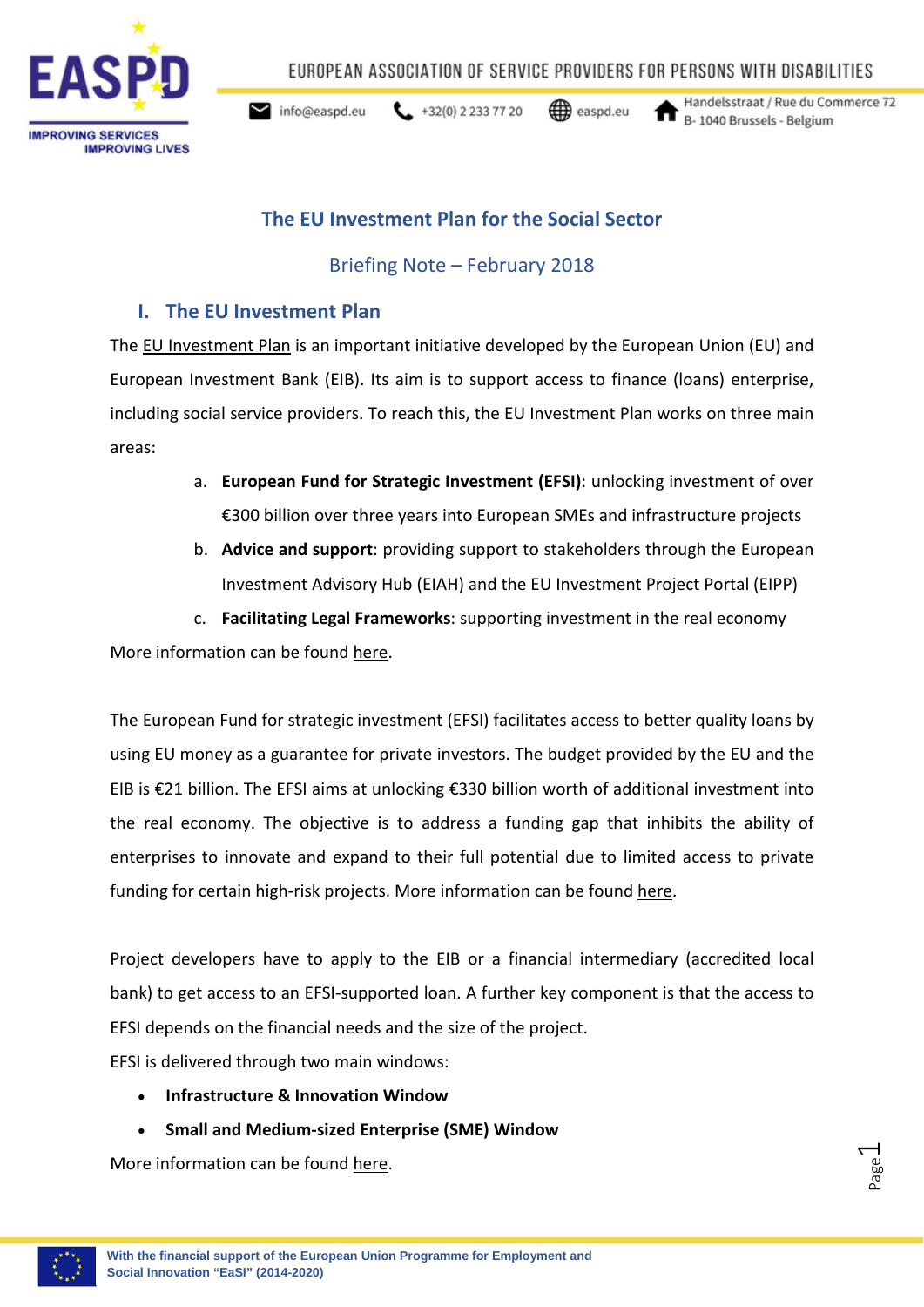EUROPEAN ASSOCIATION OF SERVICE PROVIDERS FOR PERSONS WITH DISABILITIES



 $432(0) 22337720$  $\blacktriangleright$  info@easpd.eu

**←** easpd.eu

Handelsstraat / Rue du Commerce 72 B-1040 Brussels - Belgium

## **II. Why is it useful for social service providers?**

In most of the cases the EFSI intervention provides a better loan deal for your needs than many other options. This results from the fact that EFSI reduces risks for financial intermediaries, on the one hand. On the other hand, the EIB invests in your project by providing guarantees against a part of the possible losses. (It is however difficult to state with precision the advantages EFSI and other EIB programmes may bring for your specific project given that your project would need to be analysed first. Such criteria would include matters such as income/revenue structures, sustainable business plans, good governance, et cetera.)

## **III. Programmes and Options for social service providers**

The EU Investment Plan includes a **broad variety of different programmes**, each **aiming at fulfilling different financing needs**. These could also be supported through other programmes by the EIB group.

Please take into consideration that the following list does not include all EIB programmes and options, but provides a general overview of what EASPD currently believes to be relevant instruments for the social services sector.

### **a. EaSI Guarantee:**

The European Employment and Social Innovation (EaSI) Guarantee aims to help social enterprises get access to loans of up t[o €5](https://de.wikipedia.org/wiki/Eurozeichen)00.000.

### **b. COSME Loan Guarantee Facility (LGF):**

The EU programme for Competetivness of Enterprises and SMEs (COSME) Loan Guarantee Facility (LGF) aims to help Small and Medium-sized Enterprises (SME) get access to loans and other forms of finance.

### **c. EIB Framework Loans:**

EIB Framework Loans aim to help local or regional authorities finance their long-term investment needs.

### **d. EIB Project loans:**

Page  $\curvearrowright$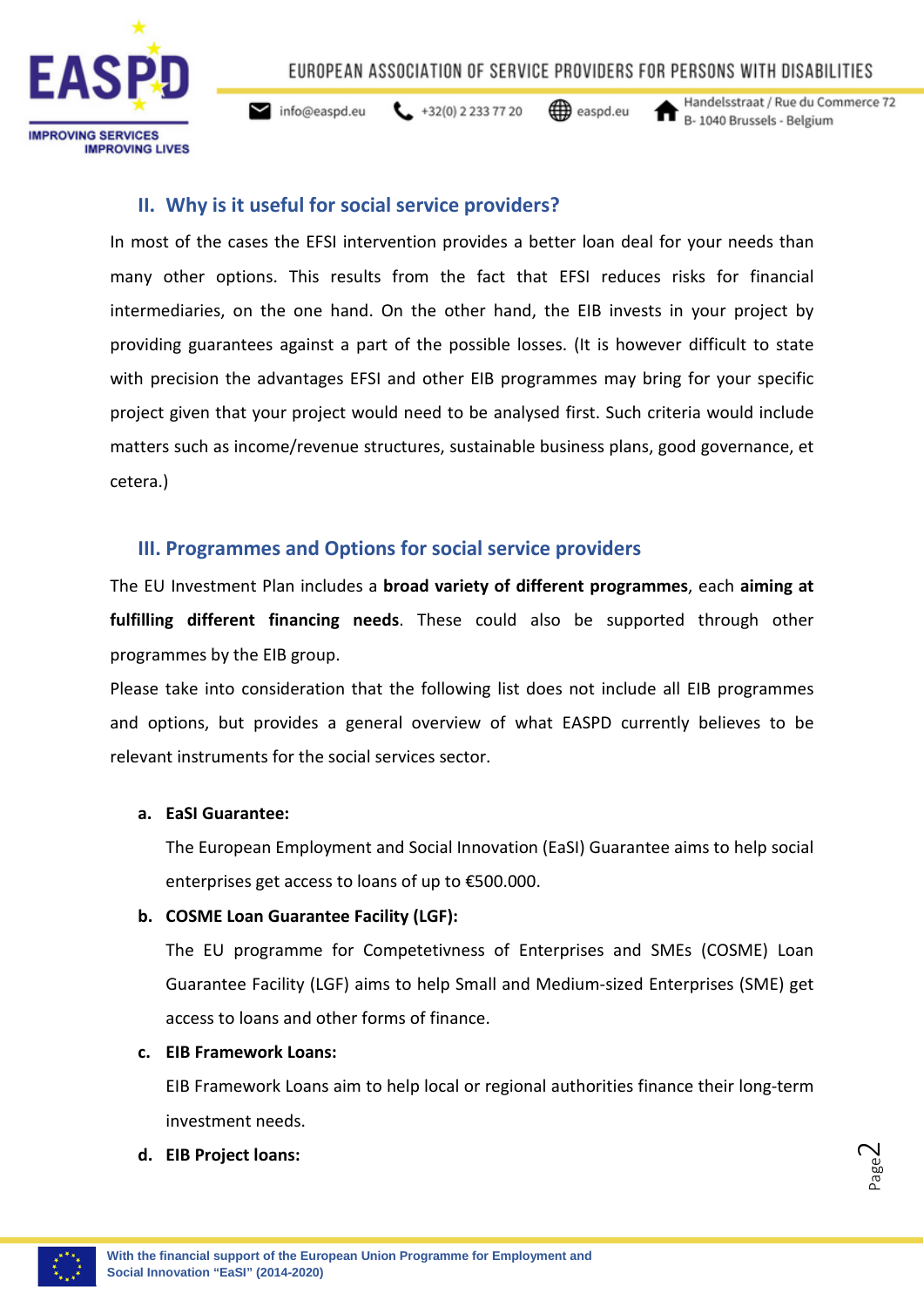

 $\leftarrow$  +32(0) 2 233 77 20  $\blacktriangleright$  info@easpd.eu

**←** easpd.eu

Handelsstraat / Rue du Commerce 72 B-1040 Brussels - Belgium

EIB Project loans aim to help private and public sector companies to get access to large loans of minimum  $\epsilon$  12 million to finance projects.

### **e. Other options:**

Helping local or regional authorities finance their long-term investment needs.

More information can be found [here.](http://www.socialinvestment.eu/en/social/programmes)

## **IV. Tips and Success Factors**

Getting access to decent loans can be challenging. Below you can find various options that could help you:

- 1. **Speak to your local, regional or national authority**:
	- a. Many **local authorities have Framework Agreements**, which can be an opportunity for you (See Public Authorities page). In case your local authority does not know about Framework Agreements or the other programmes, make sure they are aware of the benefits such programmes may bring to them.
	- b. It is important **to frame your larger investment needs** within a national or regional political strategy. This would make the EIB far more confident in investing in your project.

## 2. **Use all the help that you can get:**

Getting a loan requires adequate preparation. Furthermore, a certain level of experience and financial expertise are an advantage.

- a. the **European Investment Advisory Hub** (the hub) can help you. Either directly or through its partner institutions. The Hub can provide advisory and technical assistance to support the development of your project from a financial perspective. This assistance helps to make your projects investmentready, find suitable funding sources and access a range of relevant expertise. You can contact the Hub [here.](http://www.eib.org/eiah/about/index)
- b. The **InnovFin Advisory** is also there to help you for research & innovation projects. InnovFin Advisory can help to guide you on how to structure your R&I project in order to improve your access to finance. The service will help

Page ന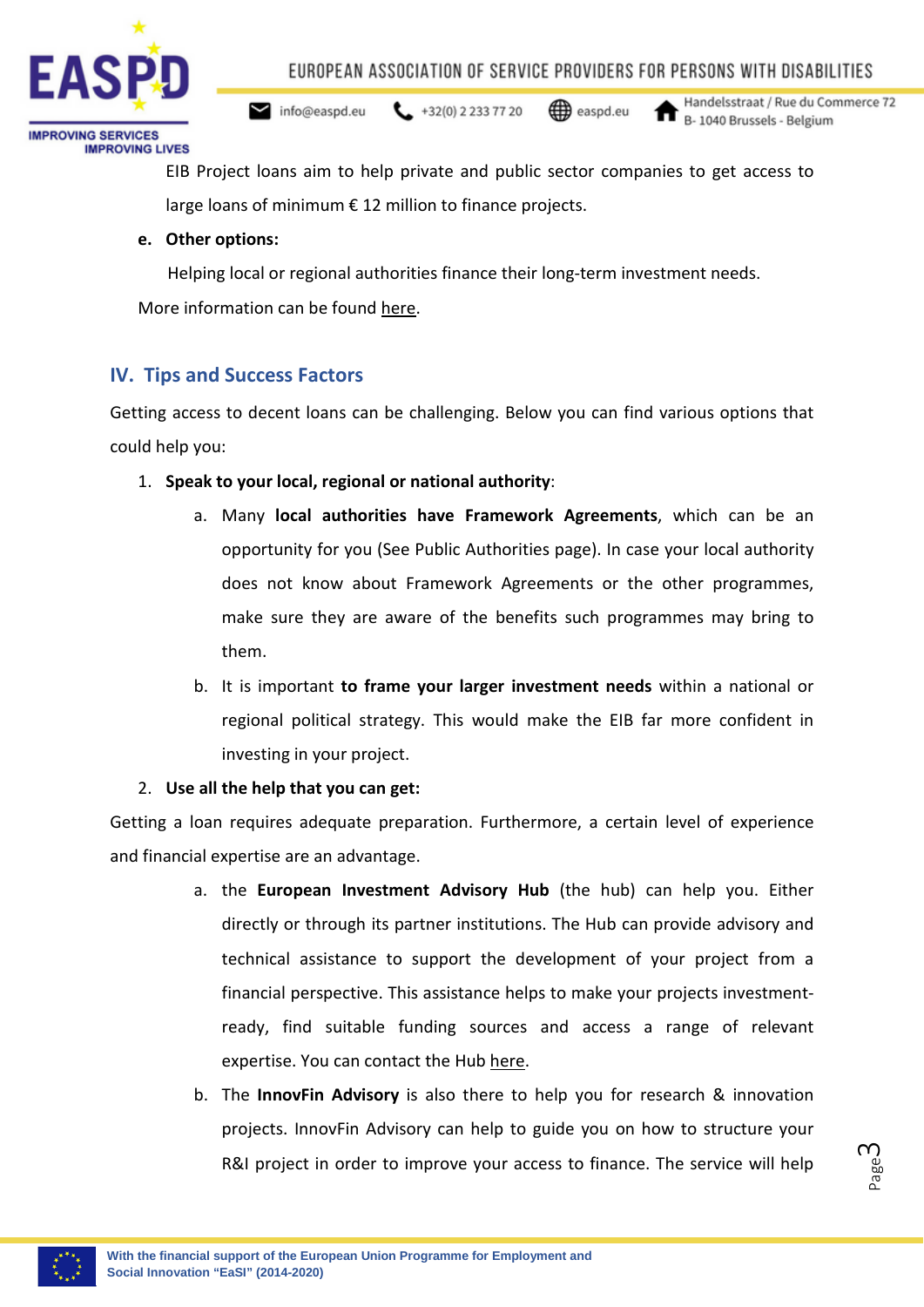

 $\leftarrow$  +32(0) 2 233 77 20  $\blacktriangleright$  info@easpd.eu

**↔** easpd.eu

Handelsstraat / Rue du Commerce 72 B-1040 Brussels - Belgium

> Page 4

you to capitalise on your strong points and adjust certain elements linked to the business model, governance, funding sources and financing structure of your project. You can contact the InnovFin Advisory [here.](http://www.eib.org/products/advising/innovfin-advisory/index.htm)

### **3. Speak to your local banks:**

- a. Your local banks may already be using these programmes, but may not think it can help social service providers. Get in touch with them to see if they are using these programmes and ascertain if they could be used for your projects.
- b. Explore the Programmes and Options page to see which local bank is using the EIB or EFSI instruments,
- c. If your local banks aren't yet using these programmes, take the opportunity to inform them about the support these programmes and what the benefits for them could be (See Investors Page).

### **4. Speak to the European Investment Bank:**

a. If you have a question about the programmes or wish to contact the EIB, you just need to fill in the contact form or give them a call. They will have people available in all EU languages.

The EIB Contact Form can be found [here.](http://www.eib.org/infocentre/contact-form.htm)

## **5. Learn from other sectors:**

a. A number of **other sectors** (Social Housing, Health, Education) **can demonstrate** more **experience in accessing these programmes** than the social sector can do. Take the opportunity to get in touch with them and learn. A list of success stories can be found on the dedicated page or on the [website of the EIB.](http://www.eib.org/projects/index.htm)

### **6. Cluster your projects:**

a. To receive a EIB Project Loan would be one of the best financing options.

 These are reserved for larger projects requiring funding of over €25 million. This may mean you would need to **cluster your project with other similar projects in your local or regional area to ask for one single project loan in order to fulfil the requirements of the EIB** for such loans. This requires effort but would

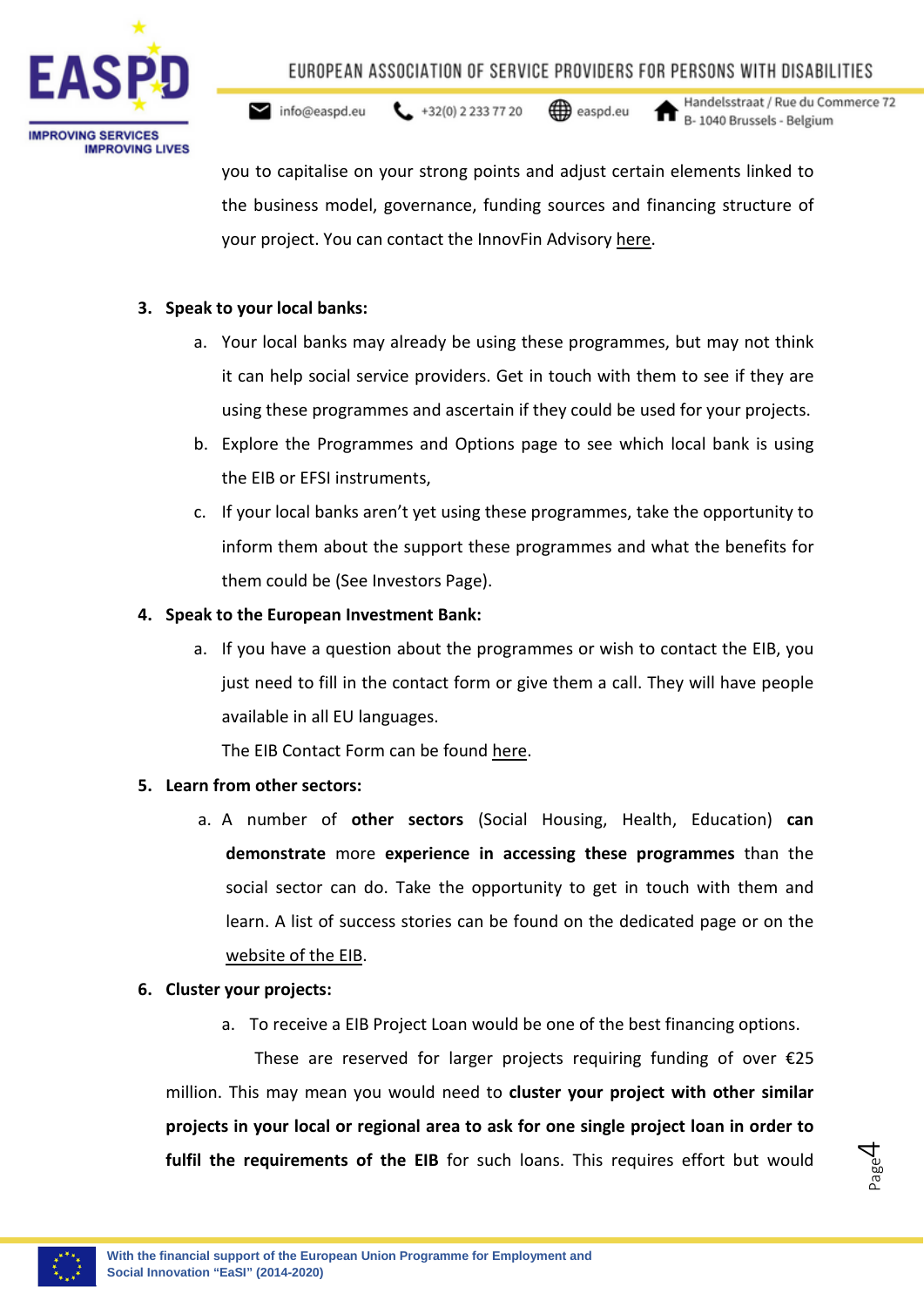

 $\leftarrow$  +32(0) 2 233 77 20  $\blacktriangleright$  info@easpd.eu

**↔** easpd.eu

Handelsstraat / Rue du Commerce 72 B-1040 Brussels - Belgium

> Page பி

facilitate greater investment into your projects for years to come. The Hub may be able to support you. Additionally, your local or regional authority may provide support as well.

## **V. Practical Examples**

### **a. Social Enterprises:**

In Spain, EFSI is supporting a social finance transaction under the EaSI Guarantee to help provide €9 million for social enterprises. The Colonya Caixa d'Estalvis de Pollença have signed an agreement with the European Investment Fund to provide loans to 150 social entrepreneurs, which include foundations and NGOs providing work integration opportunities for disabled people. This allows the beneficiaries to benefit.

### **b. Housing:**

In Poland, EFSI is supporting the construction of approximately 1300 affordable housing units with necessary infrastructure in Poznan, Poland. This is done through an agreement between the EIB and Poznan's Social Building Society (Poznanskie Towarzystwo Budownictwa Spolecznego SP Zoo) with a loan by the EIB of approximately €33 million. In Portugal, EFSI is supporting a Framework Loan to the city of Lisboa.

### **c. Education:**

In Finland, EFSI is supporting the construction, extension and refurbishment of existing or new school complexes in the city of Espoo. This is done through an agreement between the EIB and the City of Espoo.

### **d. Social Impact:**

In Finland EFSI is supporting the integration of between 2,500 and 3,700 migrants and refugees into the Finnish labour market in a social bond scheme which is first of its kind in Europe. The scheme is the result of an agreement between the European Investment Fund (EIF), Epiqus, a fund manager dedicated to investments with a social impact, and the Finnish Ministry of Economic Affairs and Employment.